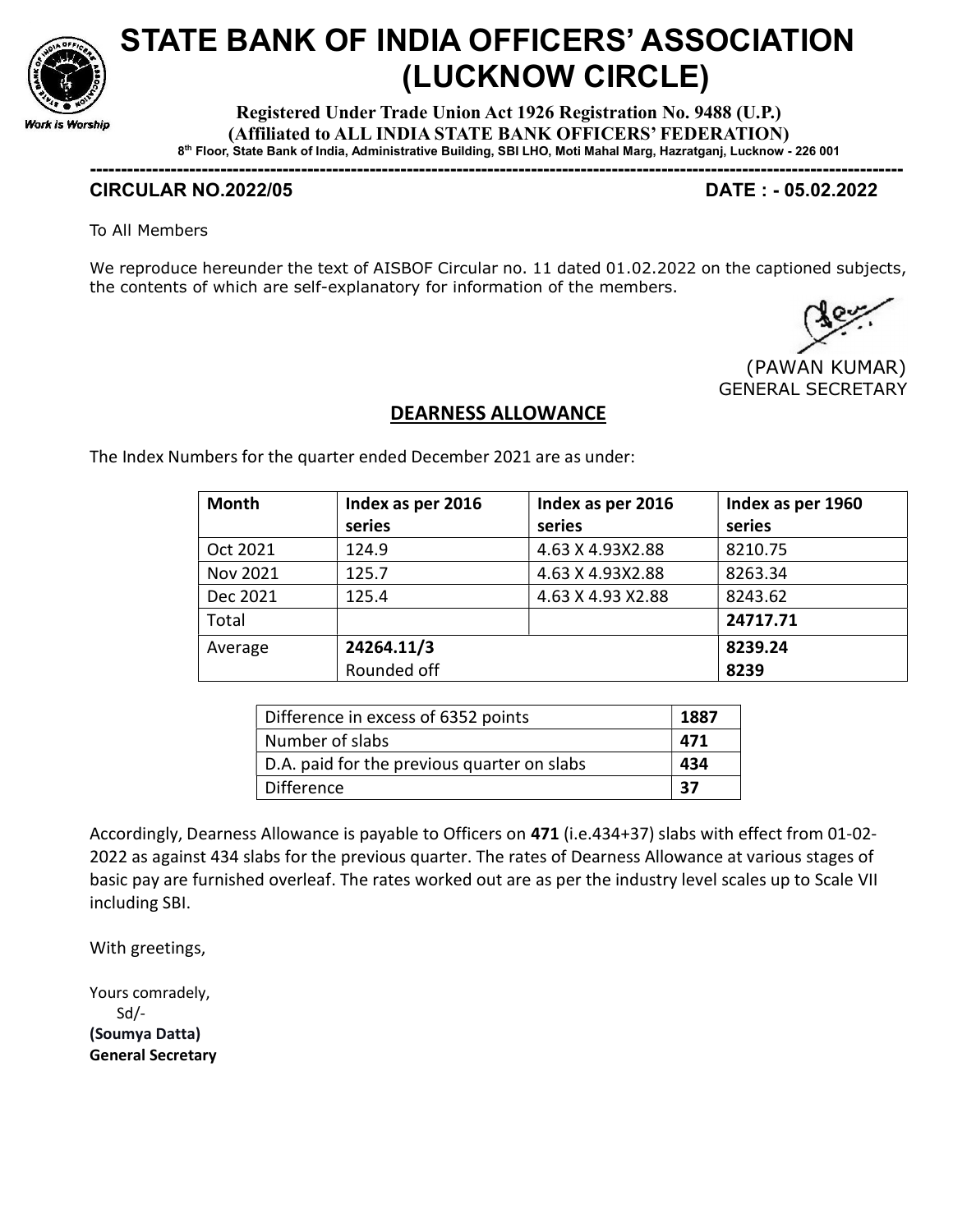| D.A. PAYABLE FROM 1st February 2022 TO 30th April 2022           |              |              |                   |                 |              |                   |
|------------------------------------------------------------------|--------------|--------------|-------------------|-----------------|--------------|-------------------|
| RATE OF DA. 0.07% PER SLAB (474*0.07=32.97%) [includes DA on LA] |              |              |                   |                 |              |                   |
|                                                                  |              |              | <b>EXISITING-</b> | <b>REVISED-</b> |              |                   |
| <b>STAGES</b>                                                    | <b>SCALE</b> | <b>BASIC</b> | <b>SPL</b>        | DA              | DA           | <b>DIFFERENCE</b> |
|                                                                  |              |              |                   |                 | 471          |                   |
|                                                                  |              |              |                   | 434 SLABS       | <b>SLABS</b> |                   |
|                                                                  |              | <b>PAY</b>   | <b>ALLOW</b>      | 30.38%          | 32.97%       |                   |
| 1                                                                | $I - III$    | 36000        | 5904.00           | 12912.72        | 14013.57     | 1100.85           |
| 2                                                                |              | 37490        | 6148.36           | 13439.61        | 14585.39     | 1145.77           |
| 3                                                                |              | 38980        | 6392.72           | 13966.51        | 15157.21     | 1190.69           |
| 4                                                                |              | 40470        | 6637.08           | 14493.41        | 15729.02     | 1235.61           |
| 5                                                                |              | 41960        | 6881.44           | 15020.31        | 16300.84     | 1280.53           |
| 6                                                                |              | 43450        | 7125.80           | 15547.21        | 16872.66     | 1325.45           |
| $\overline{7}$                                                   |              | 44940        | 7370.16           | 16074.11        | 17444.48     | 1370.37           |
| 8                                                                |              | 46430        | 7614.52           | 16601.01        | 18016.30     | 1415.29           |
| 9                                                                |              | 48170        | 7899.88           | 17216.31        | 18684.06     | 1467.75           |
| 10                                                               |              | 49910        | 8185.24           | 17831.61        | 19351.82     | 1520.21           |
| 11                                                               |              | 51900        | 8511.60           | 18535.32        | 20115.52     | 1580.20           |
| 12                                                               |              | 53890        | 8837.96           | 19239.03        | 20879.23     | 1640.19           |
| 13                                                               |              | 55880        | 9164.32           | 19942.74        | 21642.93     | 1700.19           |
| 14                                                               |              | 57870        | 9490.68           | 20646.45        | 22406.64     | 1760.18           |
| 15                                                               |              | 59860        | 9817.04           | 21350.16        | 23170.34     | 1820.18           |
| 16                                                               |              | 61850        | 10143.40          | 22053.87        | 23934.04     | 1880.17           |
| 17                                                               |              | 63840        | 10469.76          | 22757.59        | 24697.75     | 1940.16           |
| 18                                                               |              | 65830        | 10796.12          | 23461.30        | 25461.45     | 2000.16           |
| 19                                                               |              | 67820        | 11122.48          | 24165.01        | 26225.16     | 2060.15           |
| 20                                                               |              | 69810        | 11448.84          | 24868.72        | 26988.86     | 2120.14           |
| 21                                                               |              | 71800        | 11775.20          | 25572.43        | 27752.56     | 2180.14           |
| 22                                                               |              | 73790        | 12101.56          | 26276.14        | 28516.27     | 2240.13           |
| 23                                                               |              | 76010        | 12465.64          | 27061.18        | 29368.24     | 2307.06           |
| 24                                                               |              | 78230        | 12829.72          | 27846.22        | 30220.21     | 2373.99           |
| 25                                                               | $STG-1$      | 80450        | 13193.80          | 28631.27        | 31072.18     | 2440.91           |
| 26                                                               | $STG-2$      | 82670        | 13557.88          | 29416.31        | 31924.15     | 2507.84           |
| 27                                                               | $STG-3$      | 84890        | 13921.96          | 30201.35        | 32776.12     | 2574.77           |
| 28                                                               | STG-4        | 87110        | 14286.04          | 30986.40        | 33628.09     | 2641.70           |
| 29                                                               | STG-5        | 89330        | 14650.12          | 31771.44        | 34480.07     | 2708.63           |
|                                                                  | $STG-6$      | 89610        | 14696.04          | 31870.45        | 34587.52     | 2717.07           |
|                                                                  |              | 92110        | 15106.04          | 32754.51        | 35546.95     | 2792.44           |
| 30                                                               | $IV - V$     | 76010        | 14441.90          | 27661.57        | 30019.81     | 2358.24           |
| 31                                                               |              | 78230        | 14863.70          | 28464.15        | 30890.81     | 2426.67           |
| 32                                                               |              | 80450        | 15285.50          | 29266.72        | 31761.81     | 2495.09           |
| 33                                                               |              | 82670        | 15707.30          | 30069.30        | 32632.82     | 2563.51           |
| 34                                                               |              | 84890        | 16129.10          | 30871.88        | 33503.82     | 2631.93           |
| 35                                                               |              | 87390        | 16604.10          | 31775.69        | 34484.67     | 2708.99           |
| 36                                                               |              | 89890        | 17079.10          | 32679.49        | 35465.53     | 2786.04           |
| 37                                                               |              | 92390        | 17554.10          | 33583.30        | 36446.39     | 2863.09           |
| 38                                                               |              | 94890        | 18029.10          | 34487.10        | 37427.25     | 2940.14           |
|                                                                  |              | 95120        | 18072.80          | 34570.25        | 37517.49     | 2947.23           |
| 39                                                               |              | 97620        | 18547.80          | 35474.06        | 38498.34     | 3024.29           |
| 40                                                               |              | 100350       | 19066.50          | 36461.01        | 39569.44     | 3108.43           |
|                                                                  |              | 103320       | 19630.80          | 37534.73        | 40734.70     | 3199.97           |
|                                                                  | $VI -$       |              |                   |                 |              |                   |
| 41                                                               | VII          | 104240       | 20848.00          | 38184.01        | 41439.33     | 3255.32           |
| 42                                                               |              | 107210       | 21442.00          | 39266.76        | 42614.38     | 3347.63           |